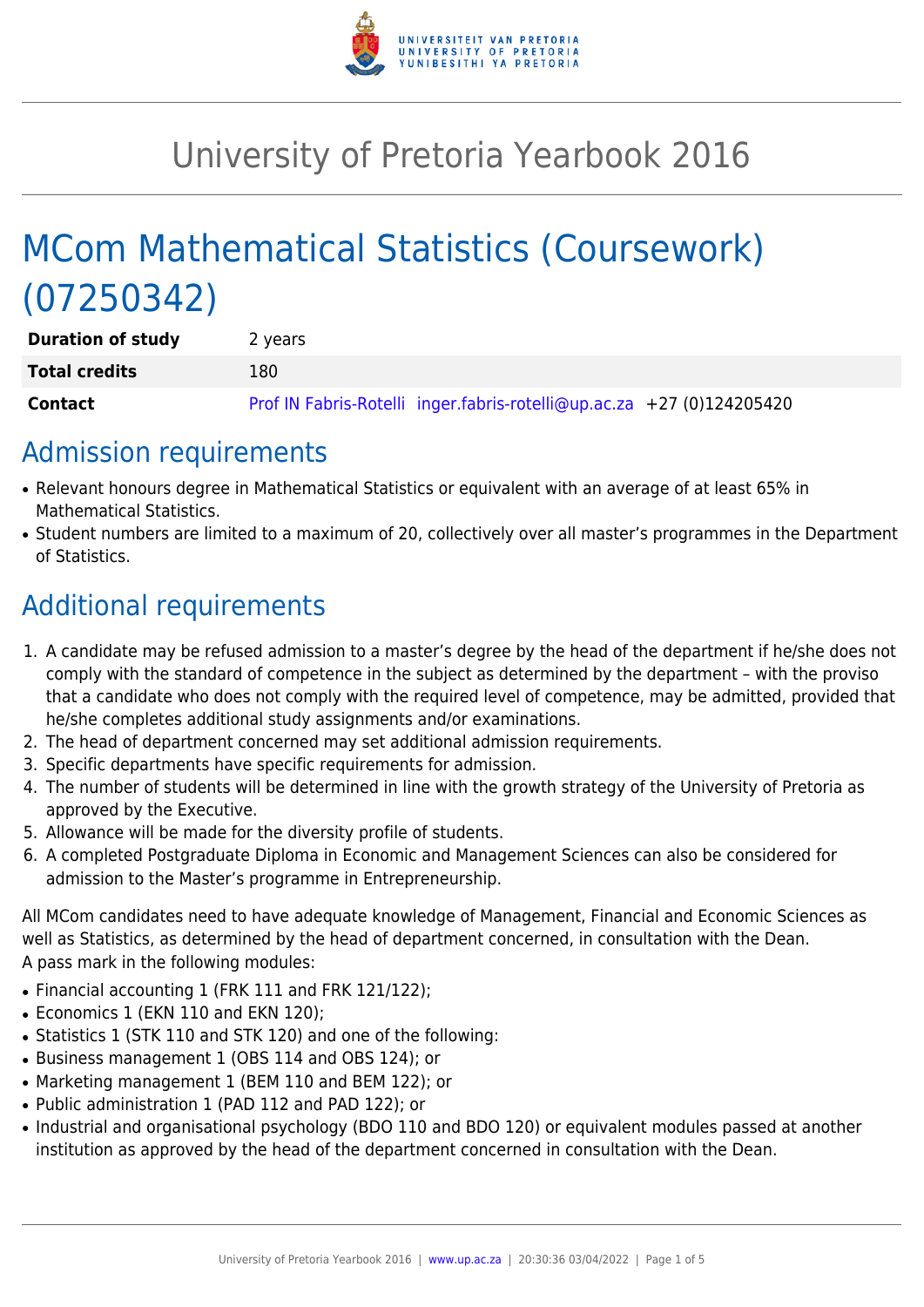

## Other programme-specific information

As long as progress is satisfactory, renewal of registration of a master's student will be accepted for a second year of study in the case of a full-time student. Renewal of registration for a third and subsequent years for a fulltime student will only take place when Student Administration of the Faculty receives a written motivation (the required form can be obtained from the Head of Department) that is supported by the Head of Department and Postgraduate Studies Committee.(See Regulations G.32 and G.36.)

## Examinations and pass requirements

The pass mark for both a dissertation and a mini-dissertation is 50%. The provisions regarding pass requirements for dissertations, contained in General Regulation G.12.2, apply mutatis mutandis to minidissertations. A pass mark of at least 50% is required in the examination of each module.

### Research information

#### **Dissertations/mini-dissertations/research reports, curricula and modules**

- 1. The degree programme requires that a dissertation/mini-dissertation/research article must be submitted in a field of study chosen from the fields covered for the honours degree, provided that the Dean may, on the recommendation of the head of department concerned, approve the replacement of the required dissertation by the successful completion of a prescribed number of module credits and a mini-dissertation/research article.
- 2. Information on modules, credits and syllabi is available, on request, from the head of department concerned.
- 3. A module in Research Methodology is compulsory in all programmes. The Dean may, on the recommendation of the head of department concerned, waive the prerequisites.
- 4. Sufficient number of bound copies of the thesis/dissertation must be submitted to the Head: Student Administration for examination, after permission is granted by the supervisor.

#### **Article for publication**

A dean may require, before or on submission of a dissertation, the submission of a draft article for publication to the supervisor. The draft article should be based on the research that the student has conducted for the dissertation and be approved by the supervisor concerned. The supervisor should then have the opportunity to take the paper through all the processes of revision and resubmission as may be necessary and/or appropriate in order to achieve publication.

#### **Submission of dissertation**

A dissertation is submitted to the Head: Student Administration, before the closing date for the various graduation ceremonies as announced annually.

For examination purposes, a student must, in consultation with the supervisor, submit a sufficient number of bound copies of the dissertation, printed on good quality paper and of good letter quality, to the Head: Student Administration. Permission to submit the dissertation in unbound form may be obtained from the supervisor concerned on condition that a copy of the final approved dissertation is presented to the examiners in bound format or electronic format.

In addition to the copies already mentioned, each successful student must submit a bound paper copy as well as two electronic copies of the approved dissertation to the Head: Student Administration in the format specified by the faculty and in accordance with the minimum standards set by the Department of Library Services, before 15 February for the Autumn graduation ceremonies and before 15 July for the Spring graduation ceremonies, failing which the degree will only be conferred during a subsequent series of graduation ceremonies.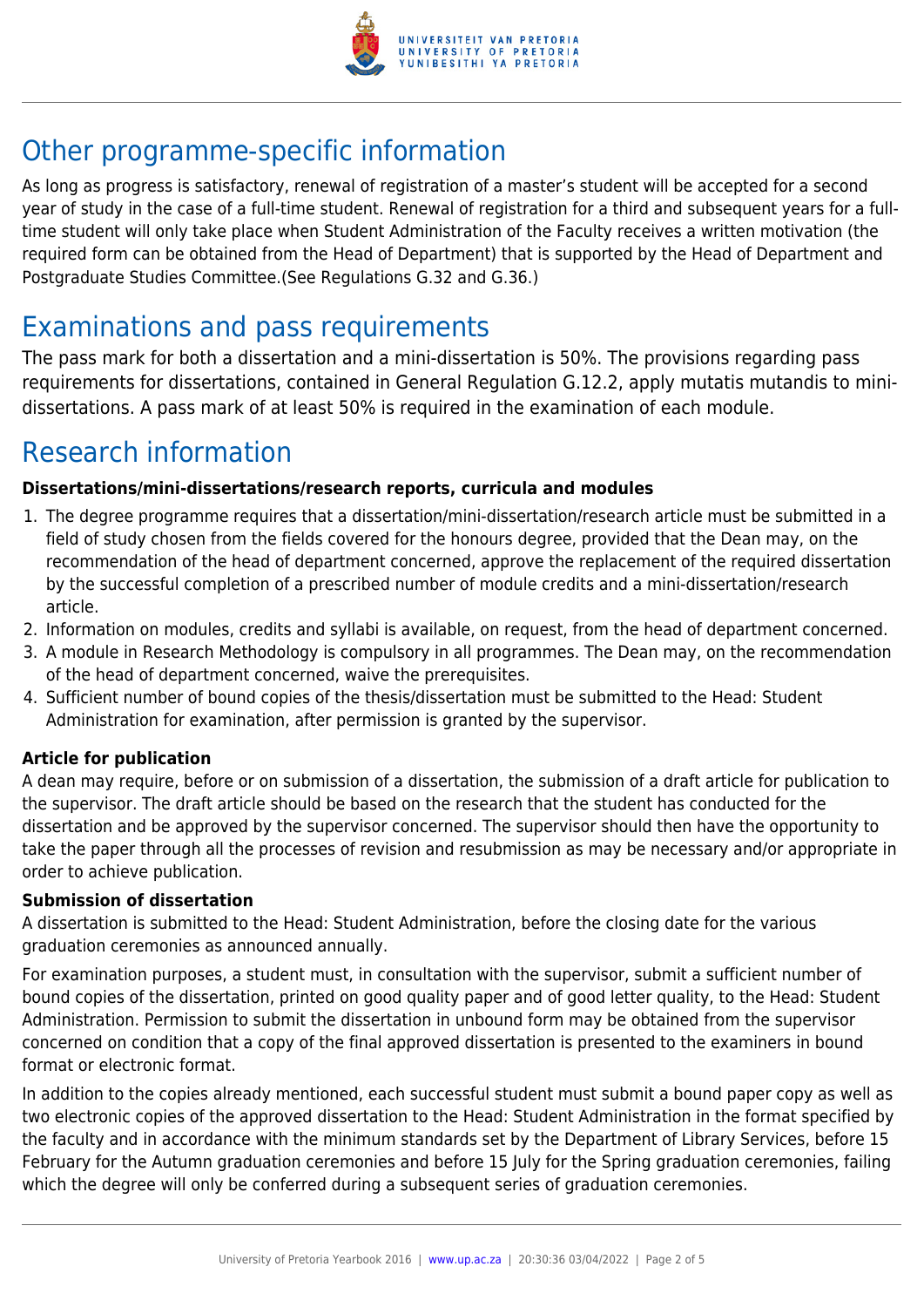

### Curriculum: Year 1

**Minimum credits: 120**

### **Elective modules**

#### **Statistical learning 880 (MVA 880)**

| <b>Module credits</b>         | 20.00                                        |
|-------------------------------|----------------------------------------------|
| <b>Service modules</b>        | Faculty of Natural and Agricultural Sciences |
| <b>Prerequisites</b>          | No prerequisites.                            |
| <b>Contact time</b>           | 1 lecture per week                           |
| <b>Language of tuition</b>    | English                                      |
| <b>Academic organisation</b>  | <b>Statistics</b>                            |
| <b>Period of presentation</b> | Semester 1 or Semester 2                     |

#### **Module content**

Supervised and unsupervised methods, including computational methods, within the broader context of data mining. Supervised learning. Linear methods for Regression, Classification and Prediction. Basis Expansions, Regularisation, Smoothing, Additive models and Support Vector Machines.

Unsupervised learning: Clustering, principal components, dimensional reduction. Data methods: Organisation of data and exploratory data analysis.

#### **Capita selecta: Statistics 880 (STK 880)**

| <b>Module credits</b>         | 20.00                                                |
|-------------------------------|------------------------------------------------------|
| <b>Service modules</b>        | Faculty of Natural and Agricultural Sciences         |
| <b>Prerequisites</b>          | No prerequisites.                                    |
| <b>Contact time</b>           | 1 lecture per week, 1 other contact session per week |
| <b>Language of tuition</b>    | English                                              |
| <b>Academic organisation</b>  | <b>Statistics</b>                                    |
| <b>Period of presentation</b> | Semester 1 or Semester 2                             |

#### **Module content**

The module is primarily an article based on and covers the most recent literature that discusses the developments and research in, for example, Shewhart charts, Exponentially Weighted Moving Average (EWMA) charts, Cumulative Sum (CUSUM) charts, Q-charts, Parametric and Nonparametric charts, Univariate and Multivariate charts, Phase I and Phase II control charts, profile monitoring and other research topics.

### **Analysis of time series 880 (TRA 880)**

| <b>Module credits</b>  | 20.00                                               |
|------------------------|-----------------------------------------------------|
| <b>Service modules</b> | <b>Faculty of Natural and Agricultural Sciences</b> |
| <b>Prerequisites</b>   | WST 321 or TRA 720                                  |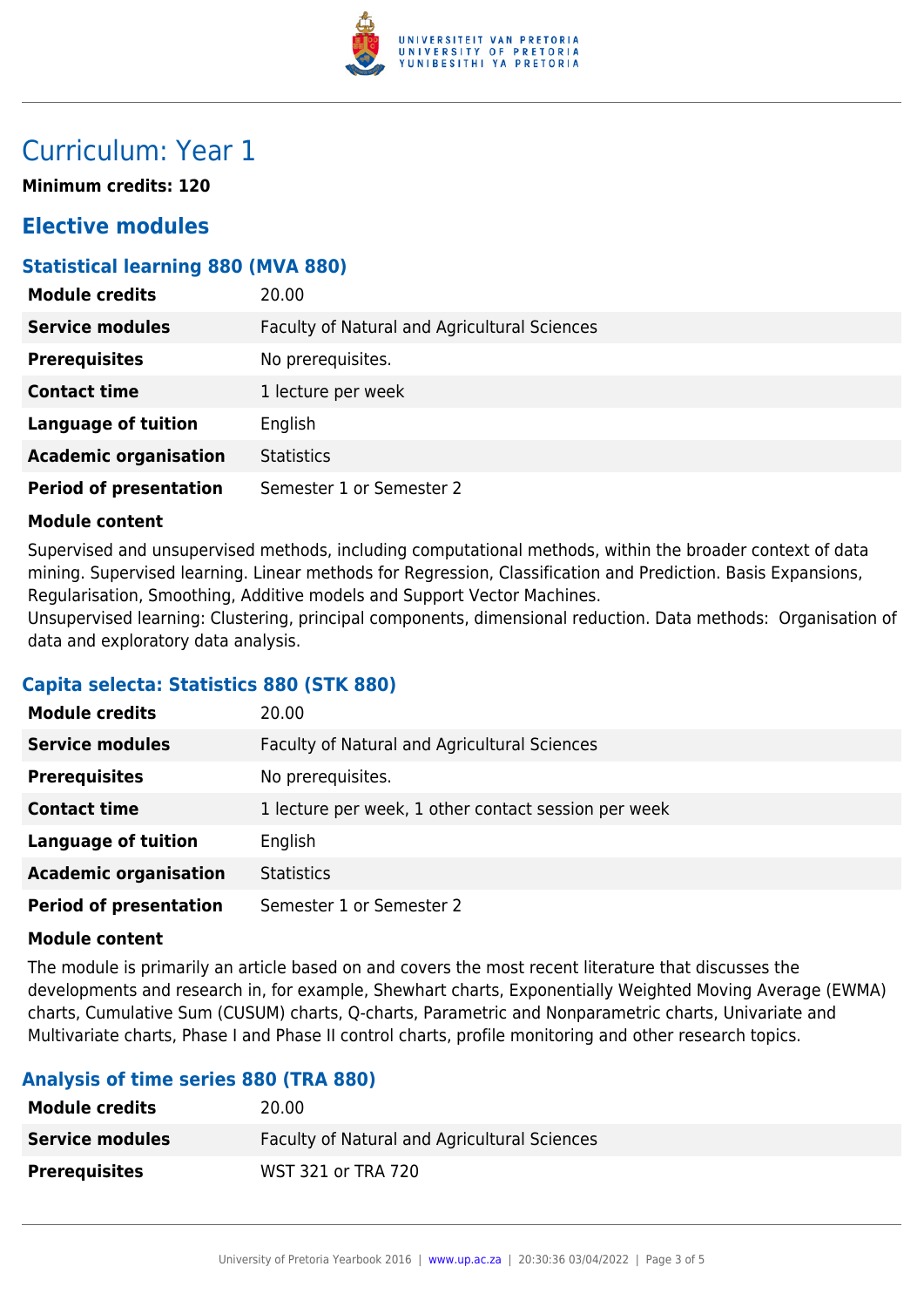

| <b>Contact time</b>           | 1 lecture per week       |
|-------------------------------|--------------------------|
| Language of tuition           | English                  |
| <b>Academic organisation</b>  | <b>Statistics</b>        |
| <b>Period of presentation</b> | Semester 1 or Semester 2 |

#### **Module content**

Difference equations. Lag operators. Stationary ARMA processes. Maximum likelihood estimation. Spectral analysis. Vector processes. Non-stationary time series. Long-memory processes.

#### **Data analytics and visualisation 880 (TRG 880)**

| <b>Module credits</b>         | 20.00                                        |
|-------------------------------|----------------------------------------------|
| <b>Service modules</b>        | Faculty of Natural and Agricultural Sciences |
| <b>Prerequisites</b>          | No prerequisites.                            |
| <b>Contact time</b>           | 1 lecture per week                           |
| <b>Language of tuition</b>    | English                                      |
| <b>Academic organisation</b>  | <b>Statistics</b>                            |
| <b>Period of presentation</b> | Semester 1 or Semester 2                     |

#### **Module content**

Regression introduction: Simple and multiple regression. Multicollinearity, Heteroscedasticity, Ridge regression. Logistic regression: Estimation, inference and applications. Non Linear regression: Estimation, inference and applications. Text mining: Topic modelling with applications. Survival regression: Survival models applied in regression. Regression extensions: CART, MARS and Conjoint analysis.

#### **Mini-dissertation: Mathematical statistics 895 (WST 895)**

| <b>Module credits</b>         | 100.00                                       |
|-------------------------------|----------------------------------------------|
| <b>Service modules</b>        | Faculty of Natural and Agricultural Sciences |
| <b>Prerequisites</b>          | No prerequisites.                            |
| Language of tuition           | English                                      |
| <b>Academic organisation</b>  | <b>Statistics</b>                            |
| <b>Period of presentation</b> | Year                                         |